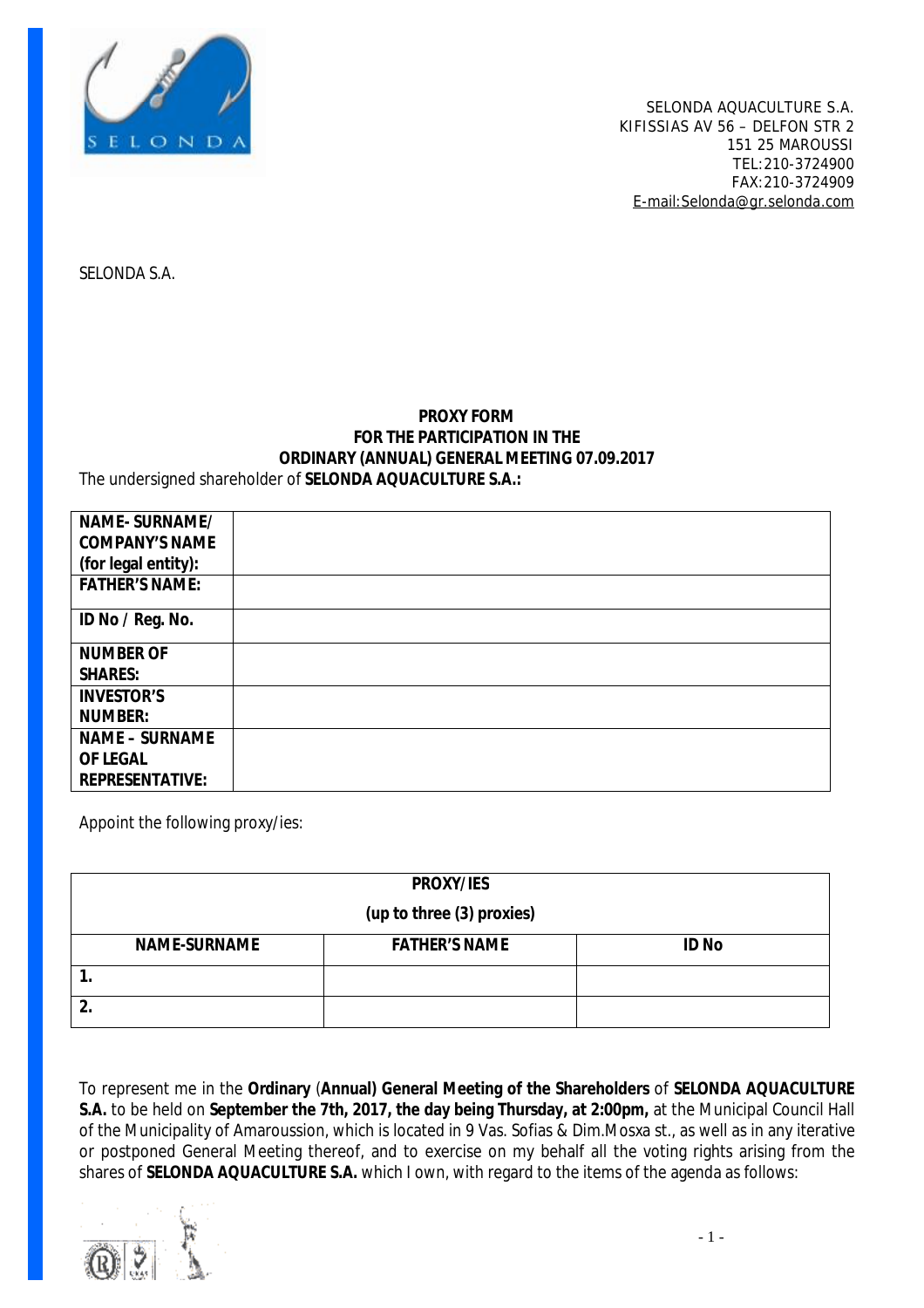

### SELONDA S.A.

| <b>ITEMS</b>                                    | <b>FOR</b> | <b>AGAINST</b> | <b>ABSTENTION</b> | AT ABSOLUTE<br><b>DISCRETION</b> |
|-------------------------------------------------|------------|----------------|-------------------|----------------------------------|
| <b>ITEM No.1: Submission for approval</b>       |            |                |                   |                                  |
| of the Financial Statements of the              |            |                |                   |                                  |
| Company and its Group according to              |            |                |                   |                                  |
| <b>International</b><br>the<br>Financial        |            |                |                   |                                  |
| Reporting Standards for the year                |            |                |                   |                                  |
| financial year of 2016 (01.01.2016 -            |            |                |                   |                                  |
| 31.12.2016), after the hearing and              |            |                |                   |                                  |
| approval of the relevant Repots of              |            |                |                   |                                  |
| the Board of Directors on the                   |            |                |                   |                                  |
| activities during the above year and            |            |                |                   |                                  |
| Auditors'<br>Certificates<br>the<br>оf          |            |                |                   |                                  |
| the<br>Chartered<br>prepared<br>by              |            |                |                   |                                  |
| <b>Accountants-Auditors</b><br><b>of</b><br>the |            |                |                   |                                  |
| Company.                                        |            |                |                   |                                  |
| Approval<br>of<br>the<br>ITEM<br>No.2:          |            |                |                   |                                  |
| distribution of the net profit of the           |            |                |                   |                                  |
| Company for the financial year of               |            |                |                   |                                  |
| 2016 (01.01.2016 - 31.12.2016).                 |            |                |                   |                                  |
| <b>ITEM No.3: Acquittal of all members</b>      |            |                |                   |                                  |
| of the Board of Directors as well as            |            |                |                   |                                  |
| the<br>Auditors<br>from<br>of<br>any            |            |                |                   |                                  |
| compensation liability for<br>the               |            |                |                   |                                  |
| management of the affairs of the                |            |                |                   |                                  |
| Company, the drafting and review of             |            |                |                   |                                  |
| the annual financial statements of              |            |                |                   |                                  |
| the Company for the financial year              |            |                |                   |                                  |
| of 2016 (01.01.2016 - 31.12.2016).              |            |                |                   |                                  |

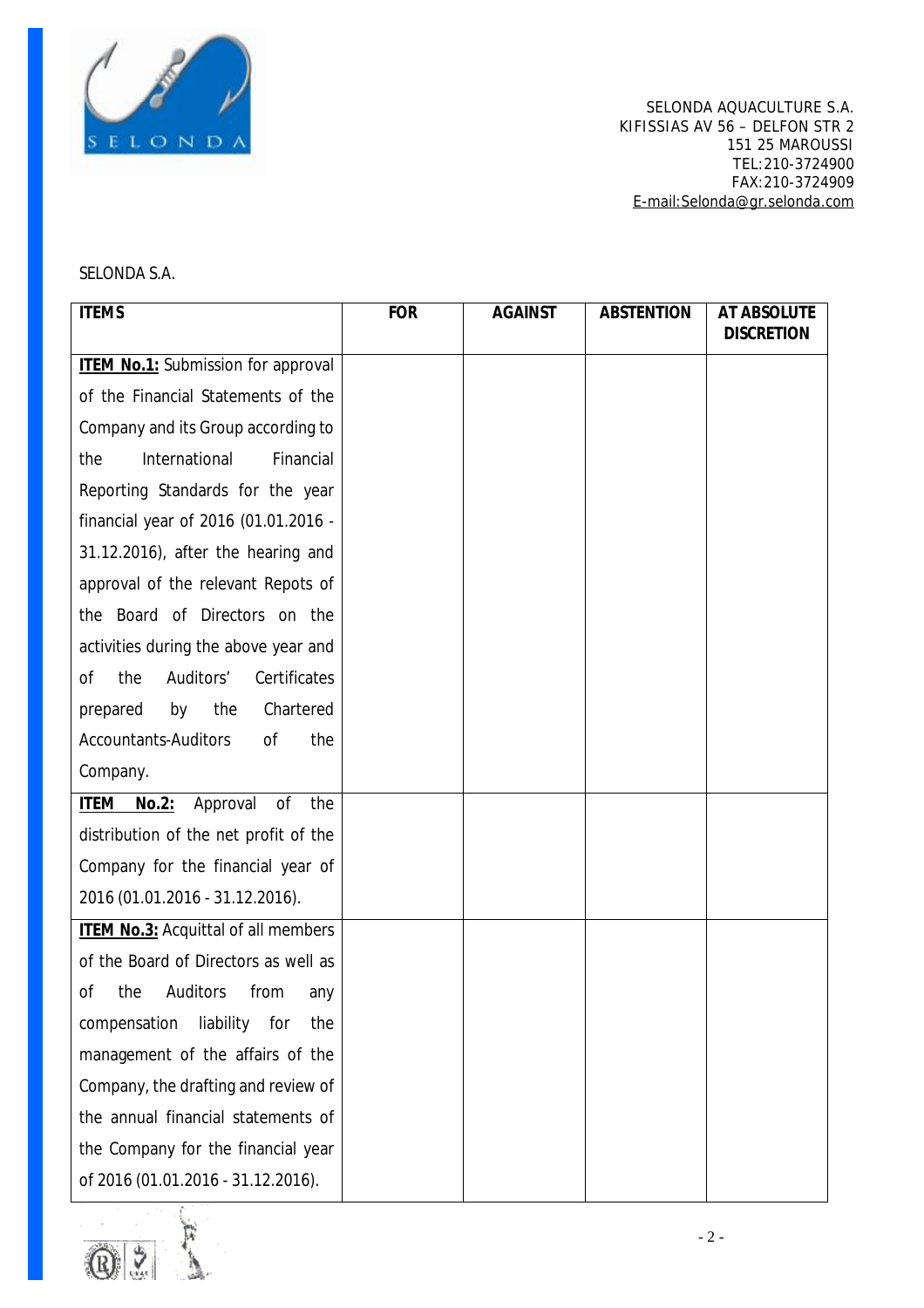

# SELONDA S.A.

| <b>ITEM No.4: Appointment of the</b>                         |  |  |
|--------------------------------------------------------------|--|--|
| Company's Regular and Substitute                             |  |  |
| Chartered Accountants - Auditors                             |  |  |
| for auditing the financial statements                        |  |  |
| of the Company and its Group for                             |  |  |
| financial<br>of<br>2017<br>the<br>year                       |  |  |
| (01.01.2017)<br>$31.12.2017$ ),<br>$\mathbb{Z}^{\mathbb{Z}}$ |  |  |
| determination and approval of their                          |  |  |
| fees.                                                        |  |  |
| No.5:<br><b>ITEM</b><br>Approval<br>of                       |  |  |
| remuneration and compensation                                |  |  |
| paid to the members of the Board of                          |  |  |
| Directors for their presence and                             |  |  |
| participation at the meetings of the                         |  |  |
| Board during the previous year of                            |  |  |
| and pre-approval of the<br>2016                              |  |  |
| remuneration and compensation to                             |  |  |
| be paid to the members of the                                |  |  |
| Board of Directors for the year                              |  |  |
| 2017, according to articles 24 of                            |  |  |
| Codified Law 2190/1920 and 5 of                              |  |  |
| Law 3016/2002.                                               |  |  |
| <b>ITEM No.6:</b> Granting permission                        |  |  |
| according to article 23 par. 1 of                            |  |  |
| Codified Law 2190/1920 to the                                |  |  |
| members of the Board of Directors                            |  |  |
| of the Company to participate in the                         |  |  |
| <b>Boards</b><br><b>Directors</b><br>the<br>of<br><b>or</b>  |  |  |
| of<br>affiliated<br>management                               |  |  |

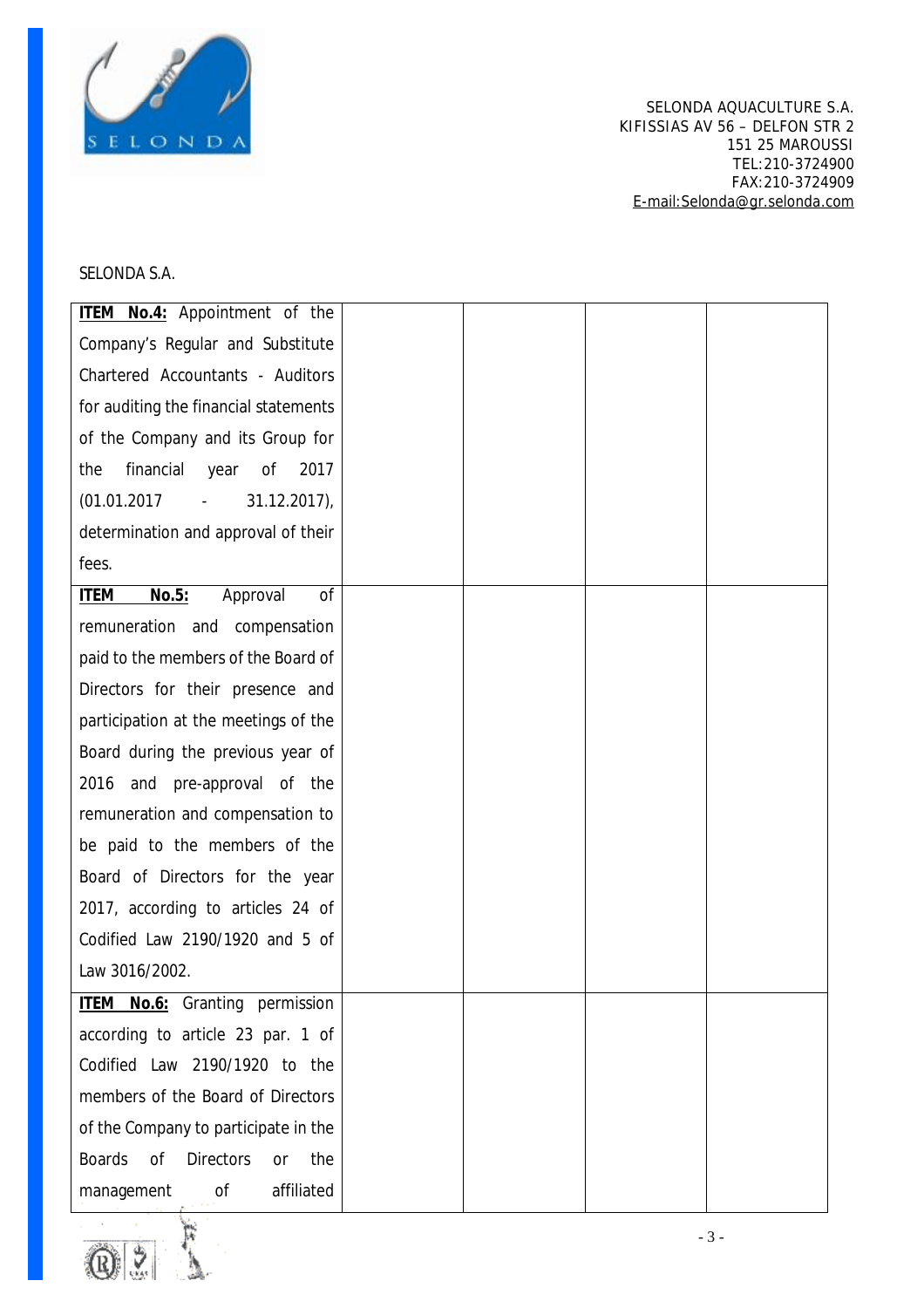

#### SELONDA S.A.

| companies.                                   |  |  |
|----------------------------------------------|--|--|
| ITEM No.7: a) Approval of the deeds          |  |  |
| of guarantee granted by the Board            |  |  |
| of Directors in favour of subsidiaries       |  |  |
| and affiliated companies of the              |  |  |
| Group pursuant to article 23a of             |  |  |
| Codified Law 2190/1920, during the           |  |  |
| second semester of the previous              |  |  |
| financial year of 2016 and during            |  |  |
| the first semester of the financial          |  |  |
| year of 2017, b) Approval of                 |  |  |
| <b>Contracts and Agreements pursuant</b>     |  |  |
| to article 23a of Codified Law               |  |  |
| 2190/1920.                                   |  |  |
| ITEM No.8: Approval of an incentive          |  |  |
| scheme for the company's executive           |  |  |
| members and employees.                       |  |  |
| No.9:<br><b>Miscellaneous</b><br><b>ITEM</b> |  |  |
| announcements.                               |  |  |

Please mark your vote by an √

or

Other (to be sufficiently described)

……………………………………………………………………………………………………………………………………………………………………………

……………………………………………….................................................................................... (The shareholder who will opt to vote through proxy voting, letting the proxy to vote according to his own free judgment, should examine whether he is obliged to notify this authorization pursuant to Law 3556/2007).

I would like to inform you that I have already informed the Proxy/ies regarding the obligation of notification pursuant to article 28a par. 3 of Codified Law 2190/1920.

**Voting rules if there are more than one (1) Proxies** 

In case of appointment of more than one Proxies the following occur: